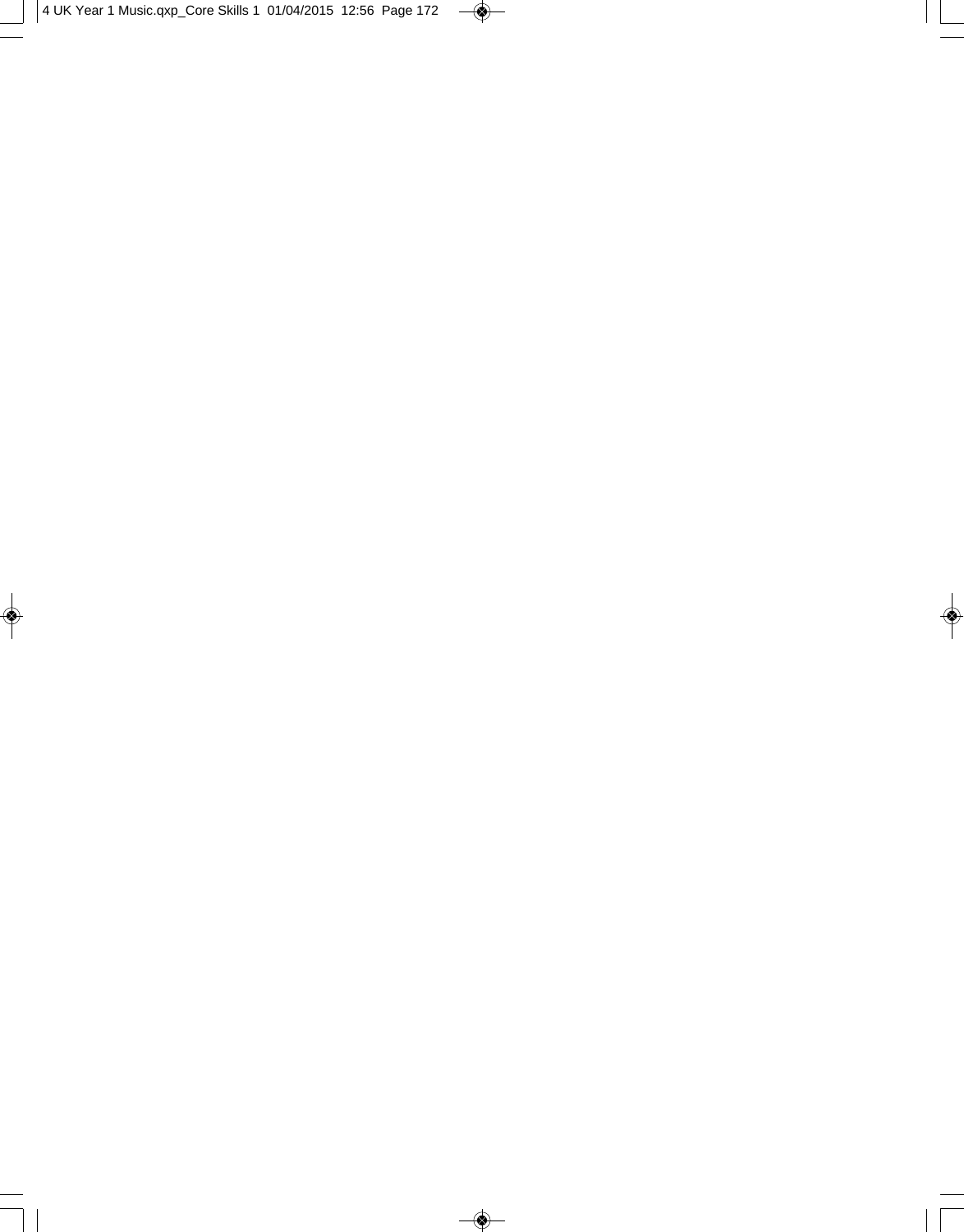### **Introduction**

We encourage you to give your child a wide range of musical experiences – singing songs, listening to all kinds of music, dancing around at home, attending local musical performances.

One of the best and easiest activities is singing with your child. We suggest some favourite songs in this section (see pages 182–191). If you don't feel confident about your own singing voice, remember that in your own home, you're the star! It's fine to play recordings for your child (see the Suggested Resources, below), but the more you sing with your child, the more comfortable you'll feel, and the more you'll both enjoy music together.

Some families will choose to provide their children with lessons that will take the children to a level of musical competence beyond what we describe in the following pages. Of course, different children will develop musical appreciation and skills at different rates and to different degrees. What's important is for you and your child to enjoy music and have fun with it.

You can help develop your child's knowledge and appreciation of music through the activities suggested in this section. Some of the activities ask your child to play with the basic elements of music, such as rhythm, pitch and tempo. Others involve moving and listening to music. Repetition is fine: children love to hear, sing or dance to the same song over and over again.

Have fun and enjoy these activities and songs with your child.

#### Suggested Resources:

*Singing Games and Rhymes for Tiny Tots, Early Years and Middle Year* by Lucinda Geoghegan (National Youth Choir of Scotland, 2000). These books are full of traditional songs and rhymes adapted into age-appropriate games. *Singing Games and Rhymes for Early Years* is a collection of tried and tested material for use in the nursery and infant classroom. Each singing game/rhyme has step-by-step instructions, and the accompanying CD provides everything you need to run a successful programme of music for your children. Ninety singing games and rhymes with CD, ideal for specialist and non-specialist teachers, support school curricula for Years 1 to 3 in England, Wales and Northern Ireland and suit the vocal range of young children perfectly.

*Seasonal books: It Must be Spring, Happy Sun High, It's Autumn Time and It's Winter Time*, Niki Davies (International Music Publications, 2005). These books are full of lovely songs, complete with a backing track.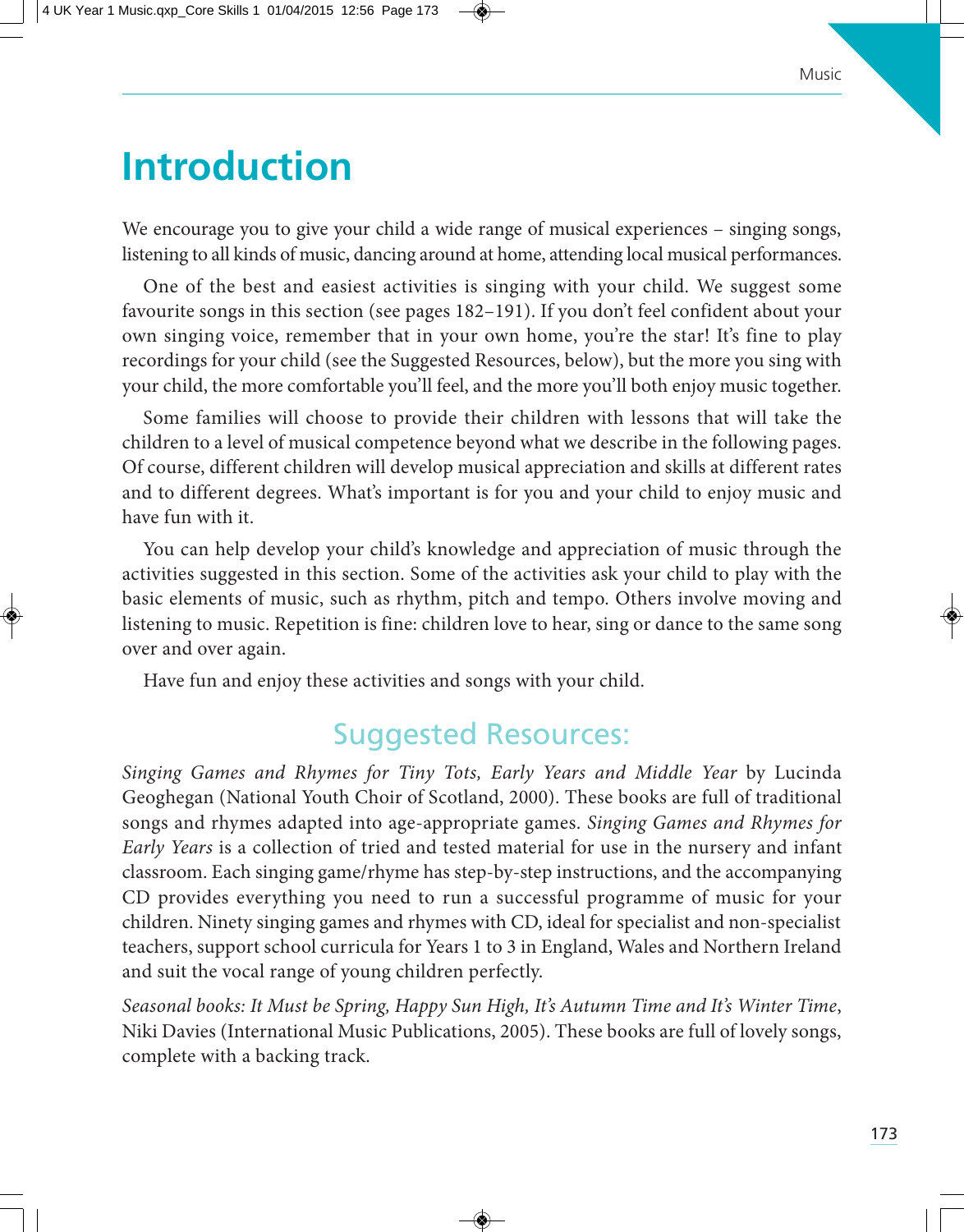*The Singing Storycloth* by Helen East *et al.* (A & C Black) is one of a series of excellent books for young children which offer activities as well as music.

**www.singup.org** Sing Up! A national singing programme for primary school-aged children includes databases of songs arranged by Key Stage, year group and subject, helpful resources and suggested activities. Sing Up! also produce a termly magazine packed full of singing stories, advice and tips for parents, teachers and children.

### **Do You Like Music?**

Do you like music? Do you like to sing and dance? Do you have a favourite song or a favourite kind of music?

You can make music by drumming on a pot, or humming through a paper-towel tube, or shaking a plastic container half-full of dry beans, or plucking rubber bands stretched over a small open box. With a little imagination, you can be a one-man band, with all sorts of homemade instruments! Would you like to play an instrument someday? With practice, maybe you'll learn to play one of the instruments pictured here.

**PARENTS:** If you have recordings that feature the instruments pictured here, play them and point out the sound of the specific instruments to your child. If you and your child get a chance to see, hear, and touch the actual instruments, that's even better!



flute



trumpet drum drum

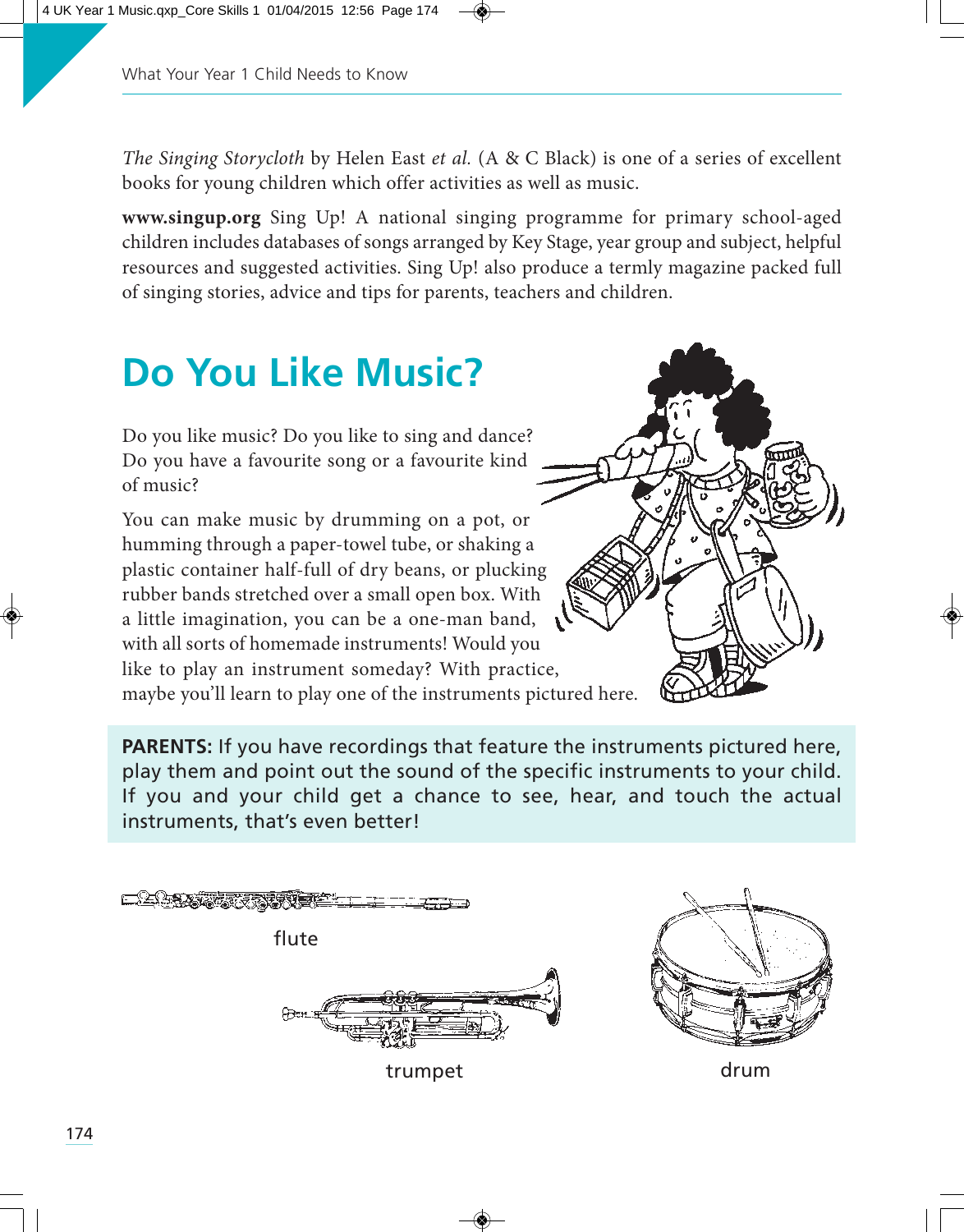



*What instrument is this girl playing?*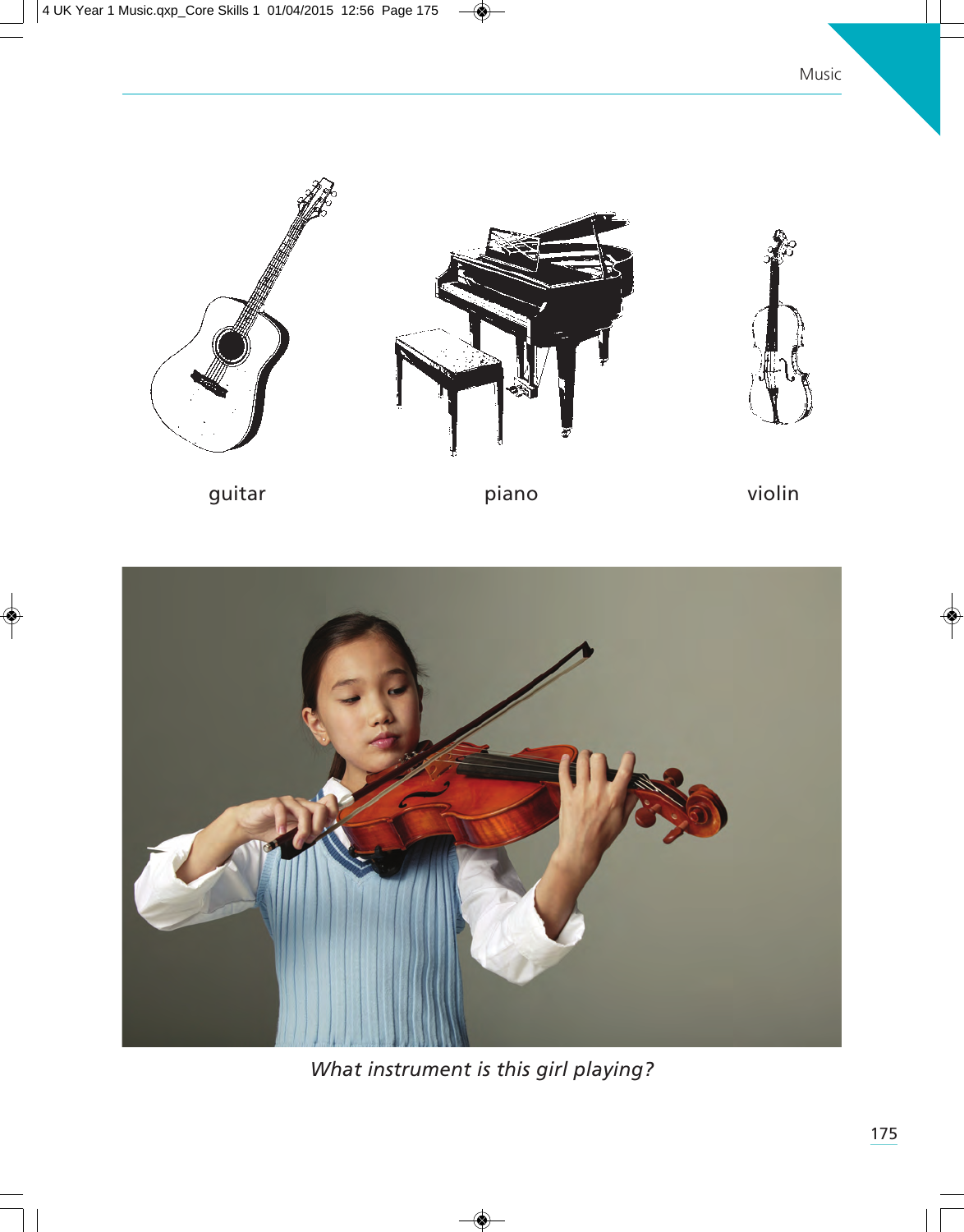## **Musical Activities for Parents and Children**



### Activity 1: Moving responsively to music

You and your child can have fun moving to music. When you play music, talk about how the music makes you feel, and encourage your child to be comfortable and creative: there is no right or wrong way to move to the music. At times, get up and move with your child; it's fun!

**Get Ready:** Go to a room in which you can move around comfortably. There, you'll need to have the equipment necessary to play a recording of one of the following selections or some other music that encourages steady, rhythmic movement.

**Suggested Music:** recordings of Tchaikovsky's

*Nutcracker* ballet; or 'The March of the Siamese Children' from the Rodgers and Hammerstein musical *The King and I*; or 'The March of the Toys' from Victor Herbert's *Babes in Toyland*.

**Go:** Play the music and talk with your child about the way the music makes him feel. Ask him, 'How does this part of the music make you feel like moving?'

For *The Nutcracker*, you can play music from different scenes, and move in different ways as suggested by the music. Some contrasting scenes you might want to try include: from Act I, 'March'; and, from Act II, 'Tea (Chinese Dance),' 'Trepak (Russian Dance),' and 'Dance of the Sugar Plum Fairy.'

**Go a Little Further:** Listen with your child to Camille Saint-Saëns's *Carnival of the Animals*, which uses different instruments of the orchestra to paint musical portraits of animals. (Many recordings of this work are available; some include a narrator reading amusing poems written by Ogden Nash to go along with the music.) You and your child can 'act out' the animals by using different movements while listening to the music, such as hopping, skipping, bucking, short steps or high steps.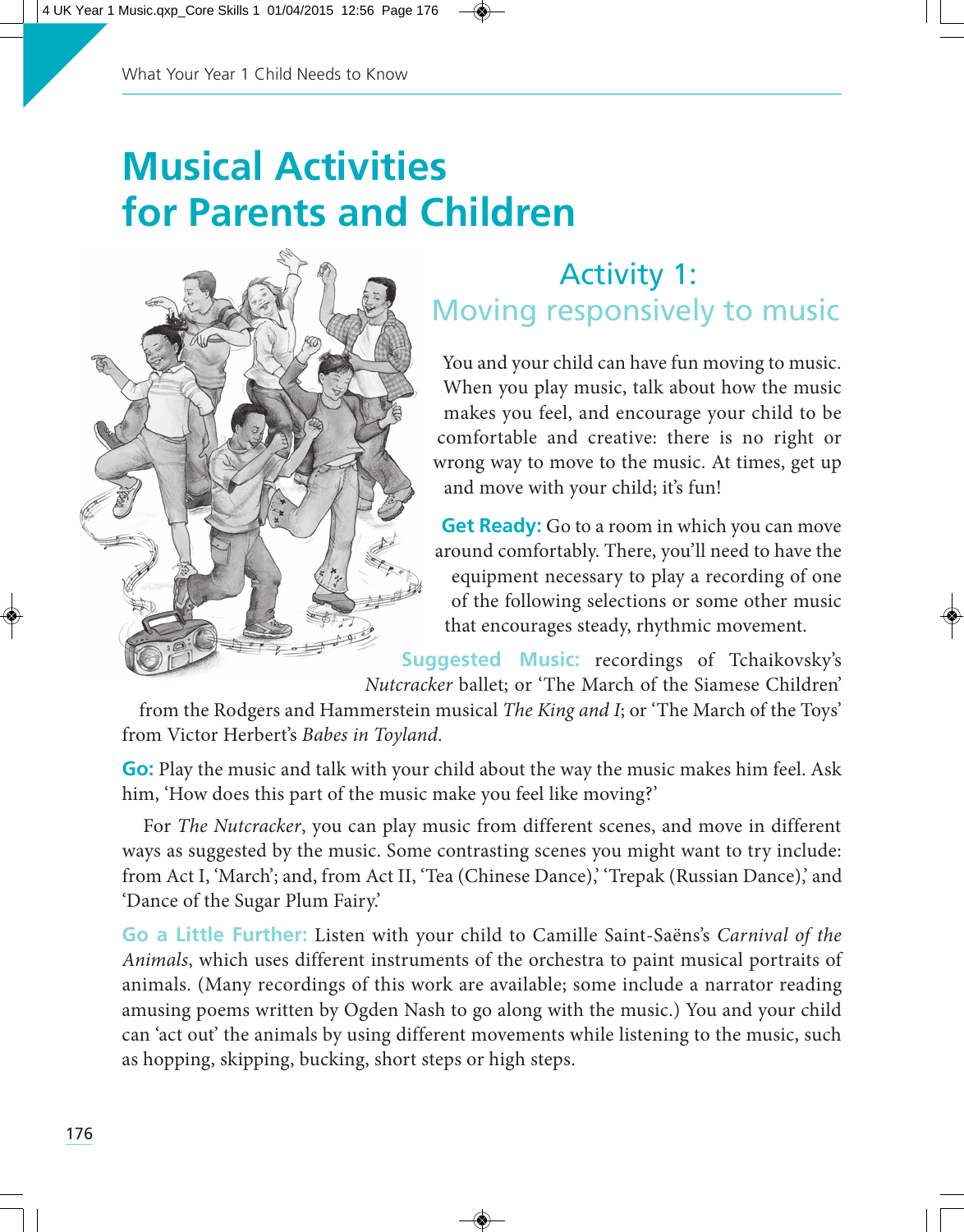#### Activity 2: 'Beat it!'

**Get Ready:** Talk with your child about steady sounds, that is, sounds that you hear over and over again, such as the ticking of a clock, or the sound made by windscreen wipers or a washing machine.

Tell your child that a steady sound has a steady beat, like her own heartbeat. Have her place her hand over her heart and ask her, 'Do you feel the steady beat?' (If she can't feel it, have her run around or jump up and down, then try to feel it.)

Now tell your child that you're going to say a rhyme with a steady beat. Tell her to listen to the following rhyme:

March together keep a beat Feel that movement in your feet. Stand together in a row Marching forward off we go!

Left, right, left, right…

After you repeat the rhyme a few times, begin stamping your feet to its steady beat, and ask your child to join you in 'marching to the beat,' as follows:

**March** to**geth**er **keep** a **beat Feel** that **move**ment **in** your **feet. Stand** to**geth**er **in** a **row March**ing **for**ward **off** we **go!**

Left, right, left, right…

**Go:** Tell your child that you're going to play a game called Beat It! You're going to use your hands and feet to make different steady beats. Ask her to watch and listen as you do the following:

*clap, clap, stomp clap, clap, stomp clap, clap, stomp* 

Ask your child to join in with the beat. Then let her continue clapping and stomping the beat on her own a few more times.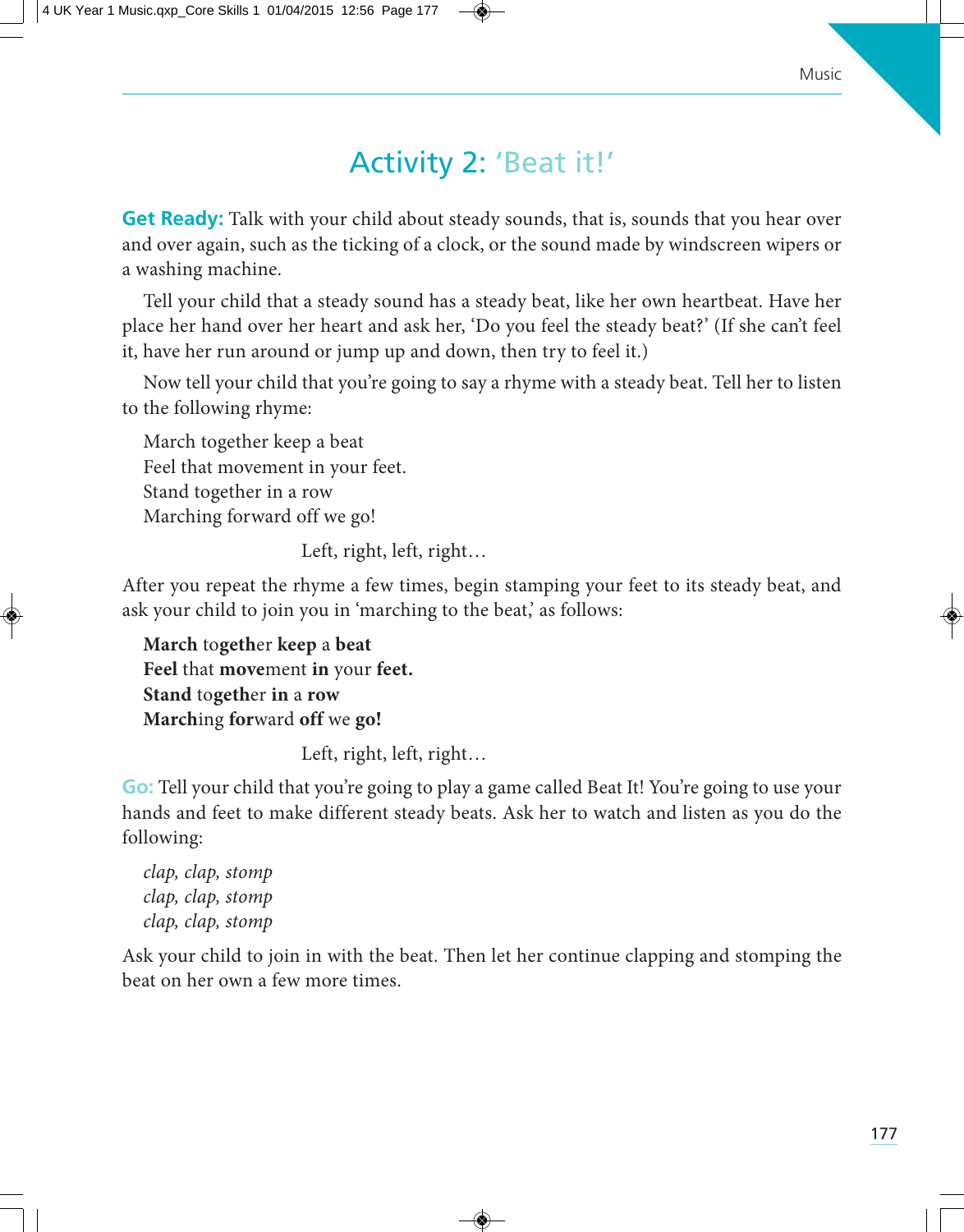Continue the game with other steady beats. Follow the pattern: you clap and stomp, she joins in, then she finishes on her own. You can make up your own steady beat, but keep it simple at first, such as:

- **●** *clap, stomp, clap, stomp*
- **●** *clap, clap, clap, stomp*
- *stomp*, *stomp*, *clap*

You can also ask your child to make up a steady beat for you to follow.

**Go a Little Further:** You and your child can clap to the beat in poems with strong cadences, including many Mother Goose rhymes (see pages 22–38), such as:

**Pat**-a-cake, **pat**-a-cake, **bak**er's man! **Bake** me a **cake** as **fast** as you **can.**

You can also clap to the beat in many children's songs. For example:

**Old** Mac**Don**ald **had** a **farm, E**-I-**E**-I-**O.**

#### Activity 3: LOUD and quiet

This activity has several parts. It begins with everyday sounds, then uses a familiar song, then drumming, and finally recorded music.

**Get Ready:** Ask your child to talk with you



*Which baby is loud? Which baby is quiet?* 

about loud sounds and quiet sounds (you can raise your voice on 'LOUD' and whisper the word '*quiet*'). A baby crying is LOUD; a baby sleeping is quiet. Ask your child to point to various objects in the room that make a sound: a telephone, a squeaky door, a fan, a smoke alarm, a fridge. Ask if the sound they make is loud or quiet. Then talk about sounds your child is familiar with (not necessarily in the room but anywhere) that are usually loud (for example, a siren or a bus engine) or usually quiet (for example, a whisper or a cat's purr).

Now ask your child to sing with you a song that has some LOUD parts and some *quiet* parts. One such song is an old favourite, 'The Wheels on the Bus.' Here are some of the words: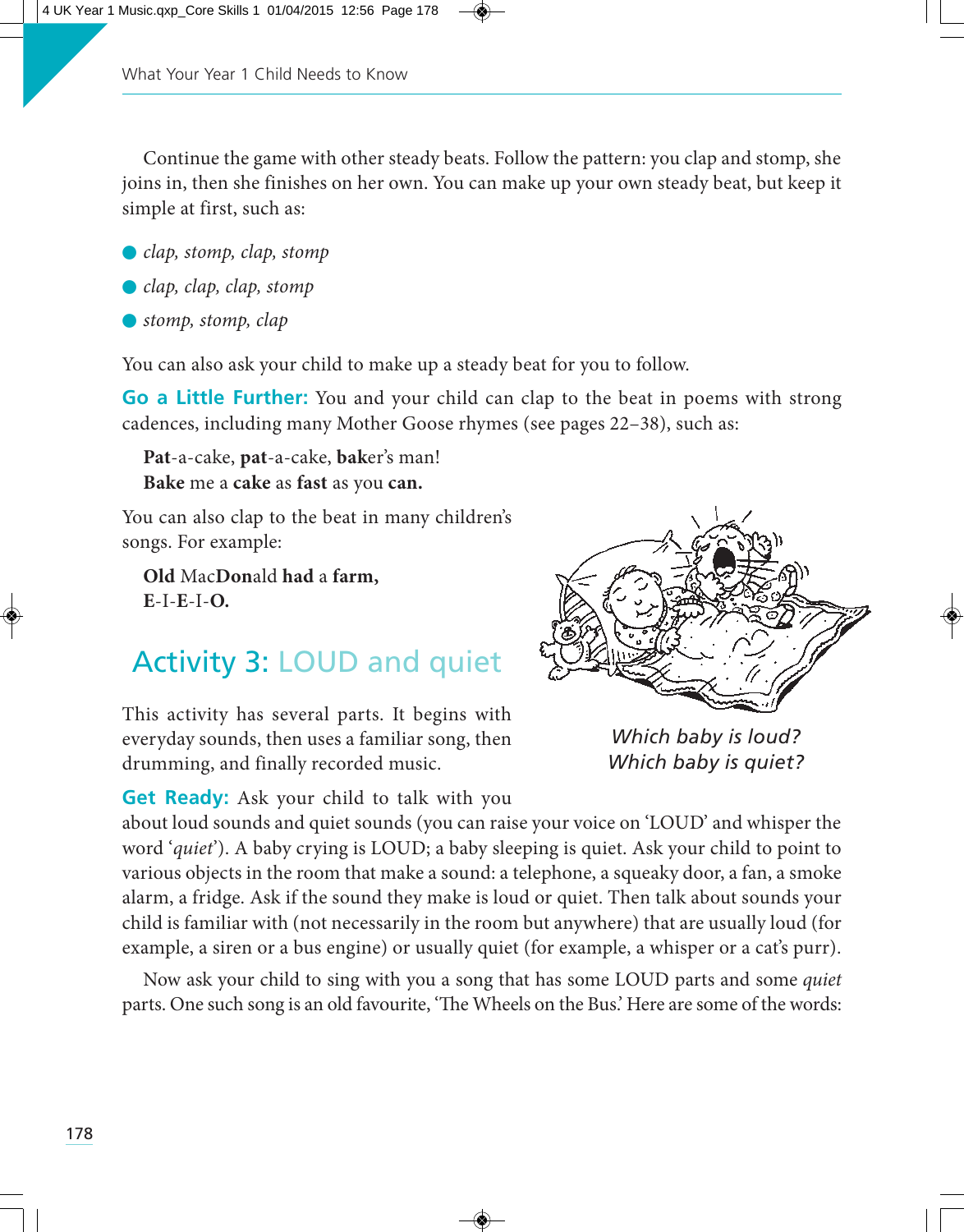#### [*Loudly*]

The babies on the bus say, 'WAA, WAA, WAA' 'WAA, WAA, WAA, WAA, WAA, WAA' The babies on the bus say 'WAA, WAA, WAA' All day long.

#### [*Quietly*]

The mummies on the bus say, 'Shhh, shhh, shh' 'Shhh, shhh, shh, shhh, shhh, shh' The mummies on the bus say 'Shhh, shhh, shh' All day long.

Repeat it three times. Sing the first verse and make sure you cry really loudly, just as a baby would do, when you sing the words 'WAA, WAA, WAA'. Sing the second verse quietly, as if you were trying to calm a crying baby.

**Go:** Now you need a toy drum – or if you don't have a drum, you can use an upside-down kitchen pot, bucket or a recycled ice-cream tub. You also need something to use as a drumstick, such as a pencil or wooden spoon.

Say the following lines with your child several times, making your voice sound LOUD on the first two lines and quiet on the second two lines. Then ask him to say the lines with you and play the drums as the words direct. (You can show him how to use his fingertips to rub the drum for a quiet sound.)

MY DRUM CAN SOUND LOUD, WITH A LOUD SOUND, A LOUD SOUND.

*My drum can sound quiet, With a quiet sound, a quiet sound.*



Talk with your child about what he does differently to make the drum sound loud or quiet.

**Go a Little Further:** Listen to music with dramatic contrasts between loud and quiet passages. Talk with your child about how the loud and quiet sounds change the way the music feels, and what kind of different movements he could do to go along with the loud and quiet parts. For example, a favourite work that builds dramatically from quiet to loud is Grieg's 'In the Hall of the Mountain King' from *Peer Gynt*. Have your child tiptoe during the quiet parts, and jump up and down during the loud parts.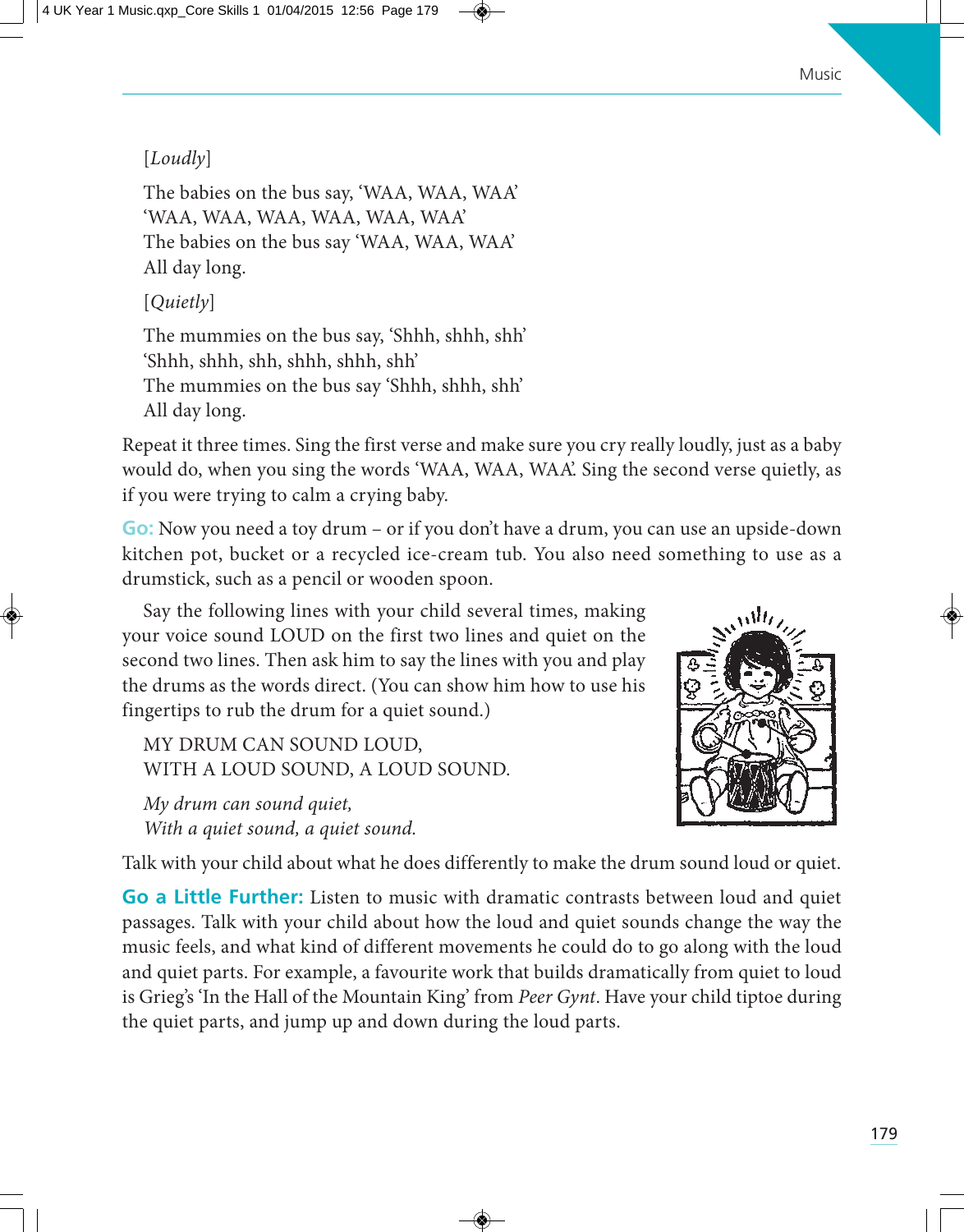#### Activity 4: Fast and slow

**Get Ready:** Talk with your child about animals that usually move slowly, such as turtles and cows. Then talk about animals that can move *very* quickly, such as birds and mice. Ask your child to think of other animals that we think of as usually moving slowly or quickly.

**Go:** Sing 'Old MacDonald' with your child, then choose one of the animals you discussed earlier that move slowly. Sing a verse of 'Old MacDonald' in which you name this slow animal, and sing at a slow tempo (you'll have to use your imagination when you sing the sound the animal makes). Encourage your child to choose another slow moving animal and sing the next verse by herself, again singing at a slow tempo. For example:

Old … Mac … Don … ald … had … a … farm … E … I … E … I … O. And … on … this … farm … he … had … a … turtle … E … I … E … I … O. With … a … ho … hum … here and … a … ho … hum … there, etc.

Then ask:

**●** 'What animal can move fast?'

**●** 'At what speed should we sing the verse for this animal?'

For example, you could sing at a brisk tempo:

Old MacDonald had a farm, E-I-E-I-O. And on this farm he had a rabbit, E-I-E-I-O. With a zip-zip here and a zip-zip there, etc.

**Go a Little Further:** Listen to music that is sometimes slow and sometimes fast. For example, 'In the Hall of the Mountain King' from Grieg's *Peer Gynt* starts out moderately slow and turns furiously fast by the end. Then ask your child:

**●** 'What movement would you like to do when the music is slow?'

**●** 'What movement would you like to do when the music is fast?'

Play the music again and have your child move to the music. If you're feeling up to it, join in!

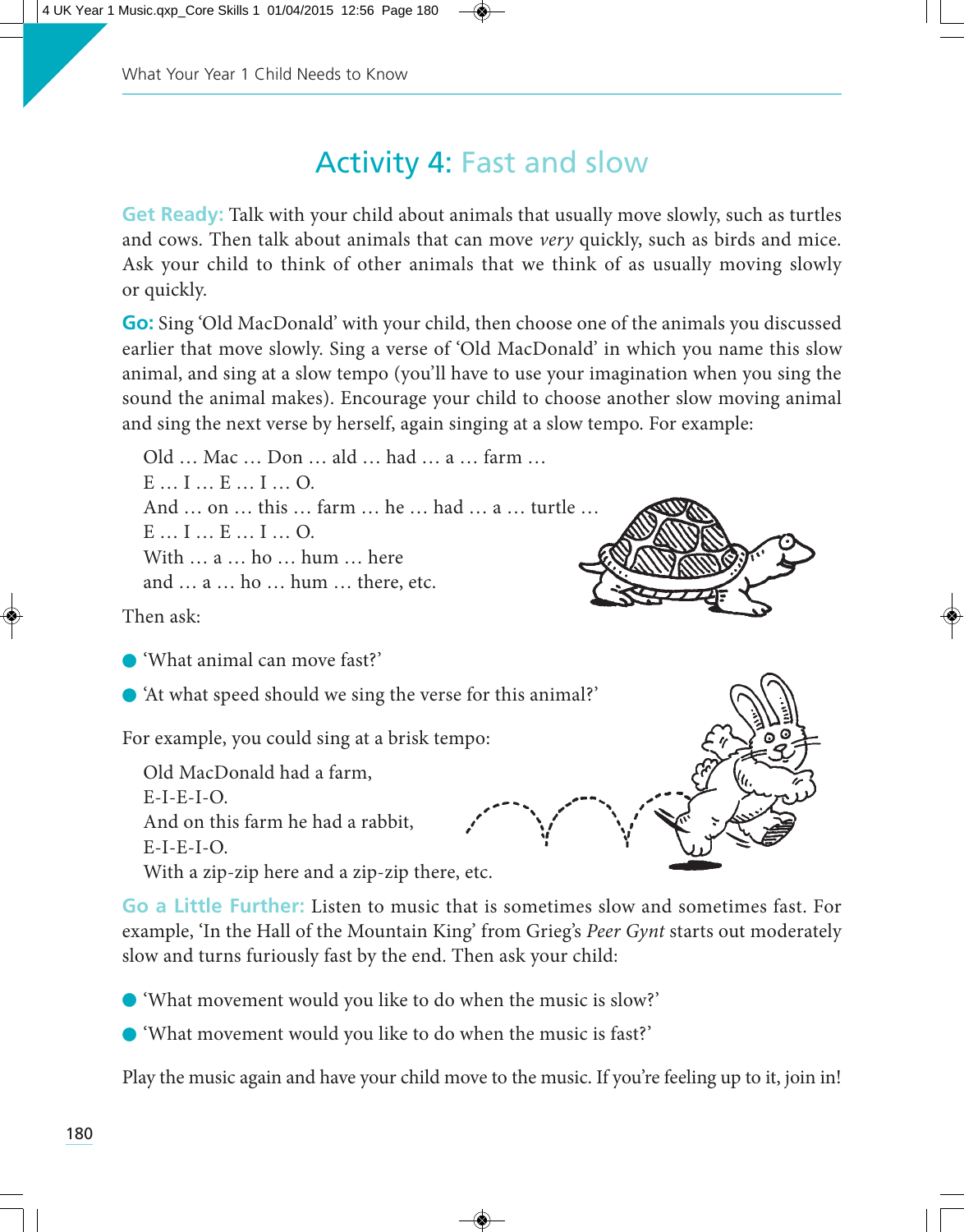#### Activity 5: High and low

**Get Ready:** You'll need a simple xylophone for this activity. If your child has never played a xylophone before, begin by letting him play freely with the instrument. (Although this activity assumes the use of a xylophone, you can adapt the suggestions to a keyboard instrument, such as a piano, toy or real, or a small electronic keyboard.)

Tell your child that you're going to play a game with *high* and **low** sounds (change the pitch of your voice to illustrate high and low.) Help him think of high and low sounds in nature. For example, you could say:

- **●** 'A bird high in the sky makes a high sound: *tweet, tweet.*'
- **●** 'A toad down in a pond makes a low sound: **croak, croak.**'

**Go:** Use a book or similar object to prop up the end of the xylophone with the shortest key (this can help visually reinforce the concept of high and low). Tap the longest bar on the xylophone. Then tap the shortest bar. Repeat this a couple of times, then tell your child which sound is high and which is low (remember to change the pitch of your own voice to illustrate high and low):

- **●** [as you tap the shortest bar] 'This is like the bird: *tweet, tweet*. This is a *high* sound.'
- **●** [as you tap the longest bar] 'This is like the toad: **croak, croak**. This is a **low** sound.'

Now, tap the longest bar, then tap the shortest bar and ask your child:

**●** 'Which sound was *higher* – the first or the second?'

Again, tap the longest bar, then tap the shortest bar and ask your child:

**●** 'Which sound was **lower** – the first or the second?'

Continue by asking your child to identify which sound is higher or lower as you tap two more bars near the ends of the xylophone. Now switch roles: have your child tap two bars and ask you which sound is higher or lower.

If they are available, bells of different sizes also provide a good way to illustrate high and low. With two bells, one big and one small, you can show that big things make low sounds, and little things make high sounds.



*Here's how to arrange the xylophone*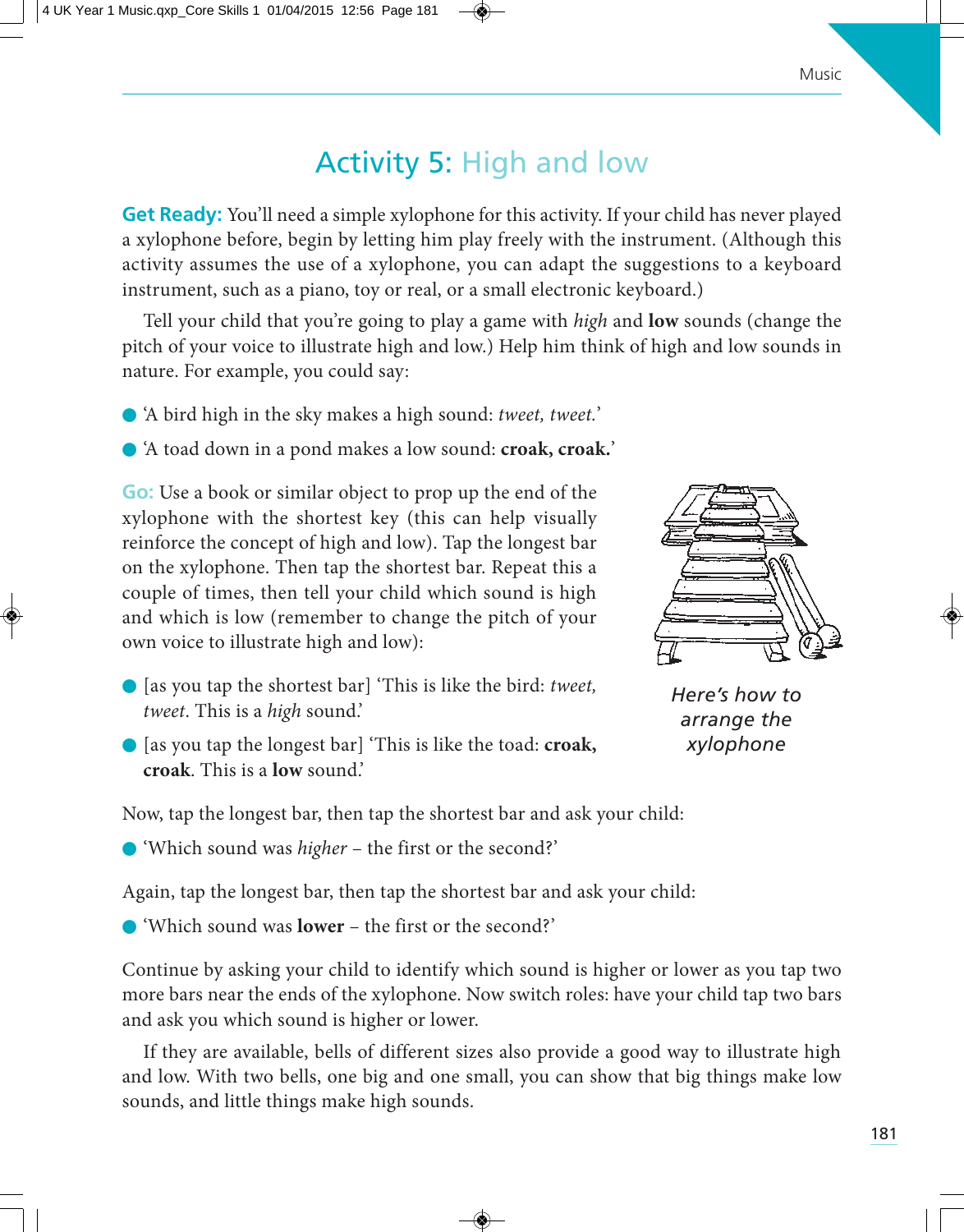### **Favourite Songs**

**PARENTS:** At home, in the car, in the bathtub, walking along: there are many good times and places for singing, and many wonderful songs to sing. Here are some to share with your child. (See also page 173 for some suggested song recordings.)

#### Hush, Little Baby

Hush, little baby, don't say a word, Papa's gonna buy you a mocking bird. And if that mocking bird won't sing, Papa's gonna buy you a diamond ring. And if that diamond ring turns brass, Papa's gonna buy you a looking glass. And if that looking glass gets broke, Papa's gonna buy you a billy goat. And if that billy goat won't pull, Papa's gonna buy you a cart and bull. And if that cart and bull turn over, Papa's gonna buy you a dog named Rover. And if that dog named Rover won't bark, Papa's gonna buy you a horse and cart. And if that horse and cart fall down, You'll still be the sweetest little baby in town.  $\blacksquare$   $\blacksquare$   $\blacksquare$   $\blacksquare$ 





There was a man who had a dog, And Bingo was his name-o. B-I-N-G-O, B-I-N-G-O, B-I-N-G-O And Bingo was his name-o.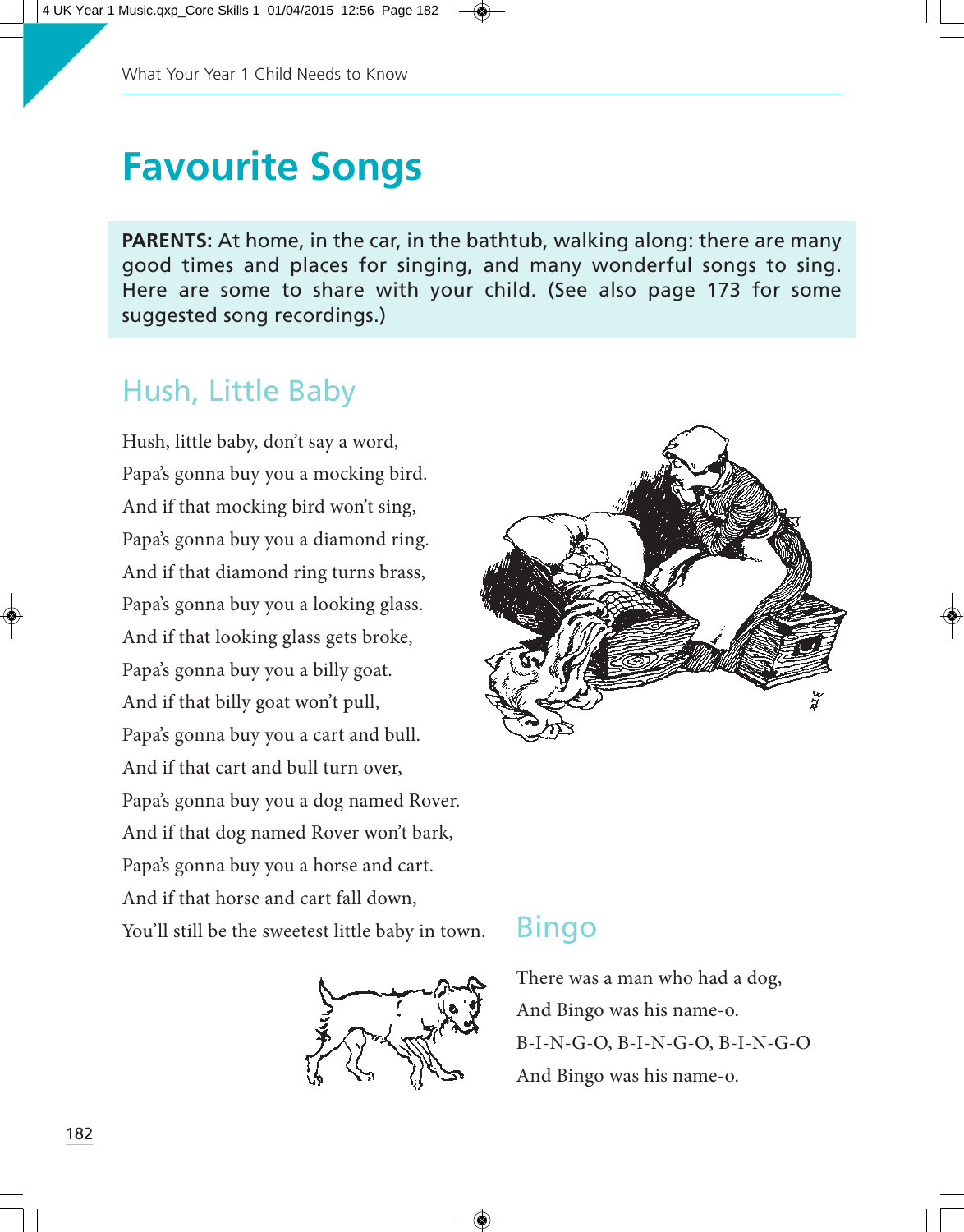#### London Bridge Is Falling Down

London Bridge is falling down, Falling down, falling down, London Bridge is falling down, My fair lady.

How shall we build it up again, Up again, up again, How shall we build it up again, My fair lady?

Build it up with iron bars, Iron bars, iron bars, Build it up with iron bars, My fair lady.

Iron bars will bend and bow, Bend and bow, bend and bow, Iron bars will bend and bow, My fair lady.

Build it up with wood and clay... Wood and clay will wash away....

Build it up with silver and gold... Silver and gold will be stolen away... [*Repeat first verse.*]



#### Here We Go Round the Mulberry Bush

Here we go round the mulberry bush, The mulberry bush, the mulberry bush, Here we go round the mulberry bush, On a cold and frosty morning.

This is the way we wash our face...

This is the way we brush our teeth...

This is the way we put on our clothes...

This is the way we clap our hands...

[*Sing other verses about other things you do.*]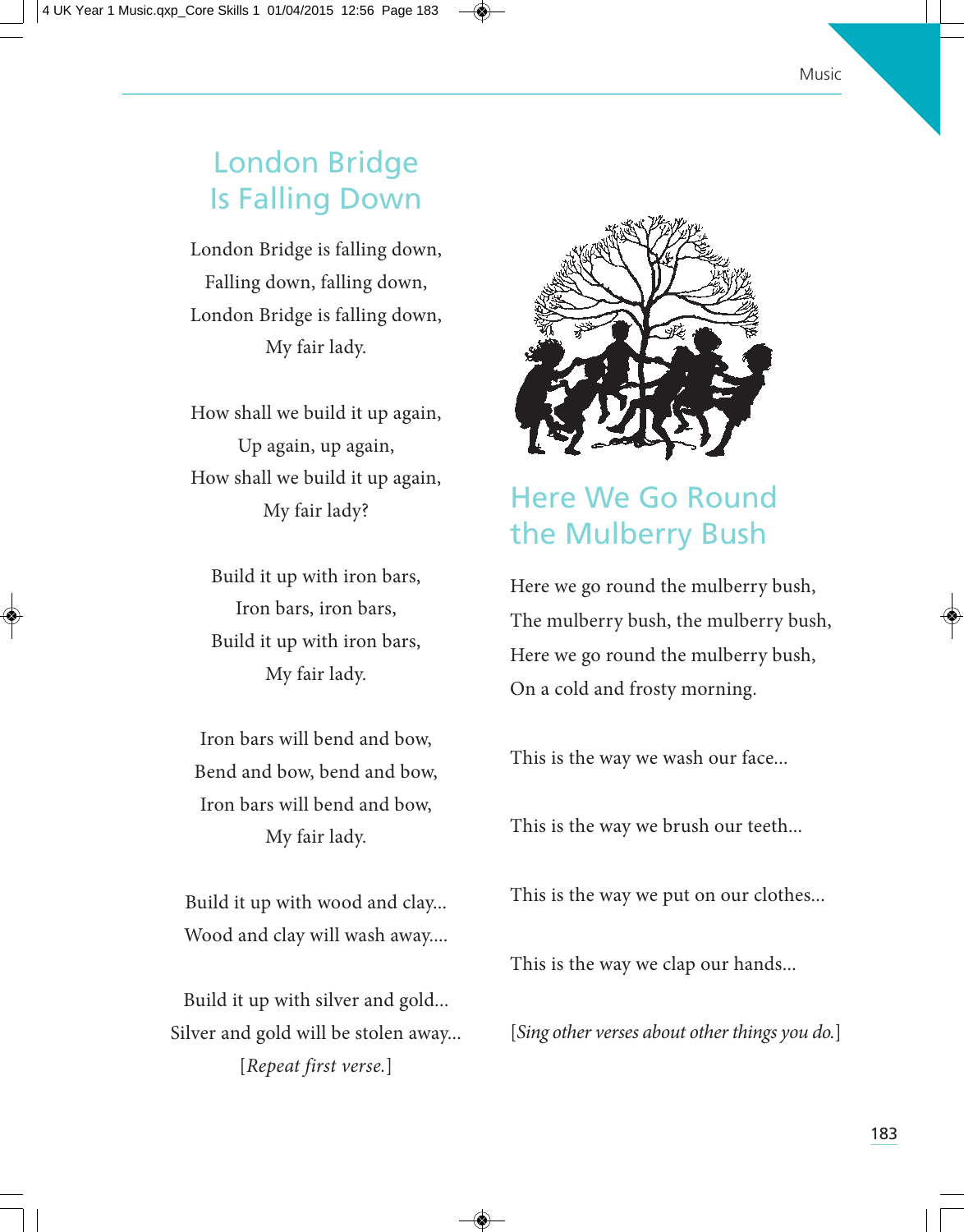#### My Bonnie Lies over the Ocean

My bonnie lies over the ocean, My bonnie lies over the sea, My bonnie lies over the ocean, Please bring back my bonnie to me.

Bring back, bring back, Oh bring back my bonnie to me, to me. Bring back, bring back, Oh bring back my bonnie to me.



#### Twinkle, Twinkle

Twinkle, twinkle, little star, How I wonder what you are. Up above the world so high Like a diamond in the sky. Twinkle, twinkle, little star, How I wonder what you are!



Old MacDonald

Old MacDonald had a farm, E-I-E-I-O.

And on this farm he had some chicks,  $F-I-F-I-O$ 

With a chick-chick here and a chickchick there,

Here a chick, there a chick, everywhere a chick-chick, Old MacDonald had a farm, E-I-E-l-O.

Old MacDonald had a farm, E-I-E-l-O.

And on this farm he had some ducks,  $E-I-E-I-O.$ 

With a quack-quack here and a quackquack there,

Here a quack, there a quack, everywhere a quack quack....

[*Continue in the same manner with: cow: moo-moo sheep: baa-baa* 

*pig: oink-oink, etc.*]

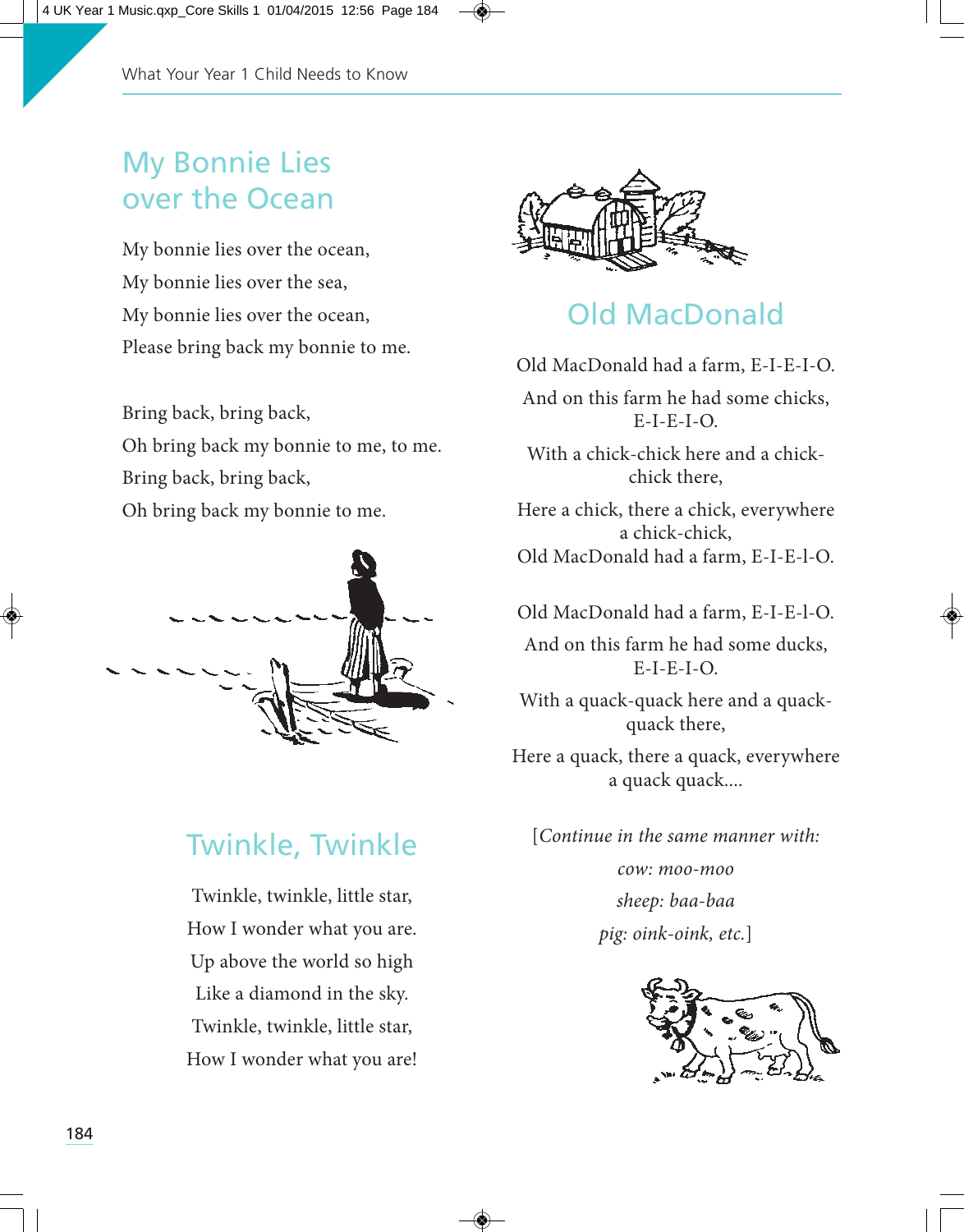#### Pop! Goes the Weasel

Half a pound of tuppenny rice, Half a pound of treacle. That's the way the money goes, Pop! goes the weasel.





Up and down the City Road, In and out the Eagle. That's the way the money goes, Pop! goes the weasel.

Every night when I get home The monkey's on the table, Take a stick and knock it off, Pop! goes the weasel.

### Head, Shoulders, Knees and Toes

Head, shoulders, knees and toes, Knees and toes. Head, shoulders, knees and toes, Knees and toes. And eyes and ears and mouth and nose, Head, shoulders, knees and toes, Knees and toes. [*Repeat, getting faster each time.*]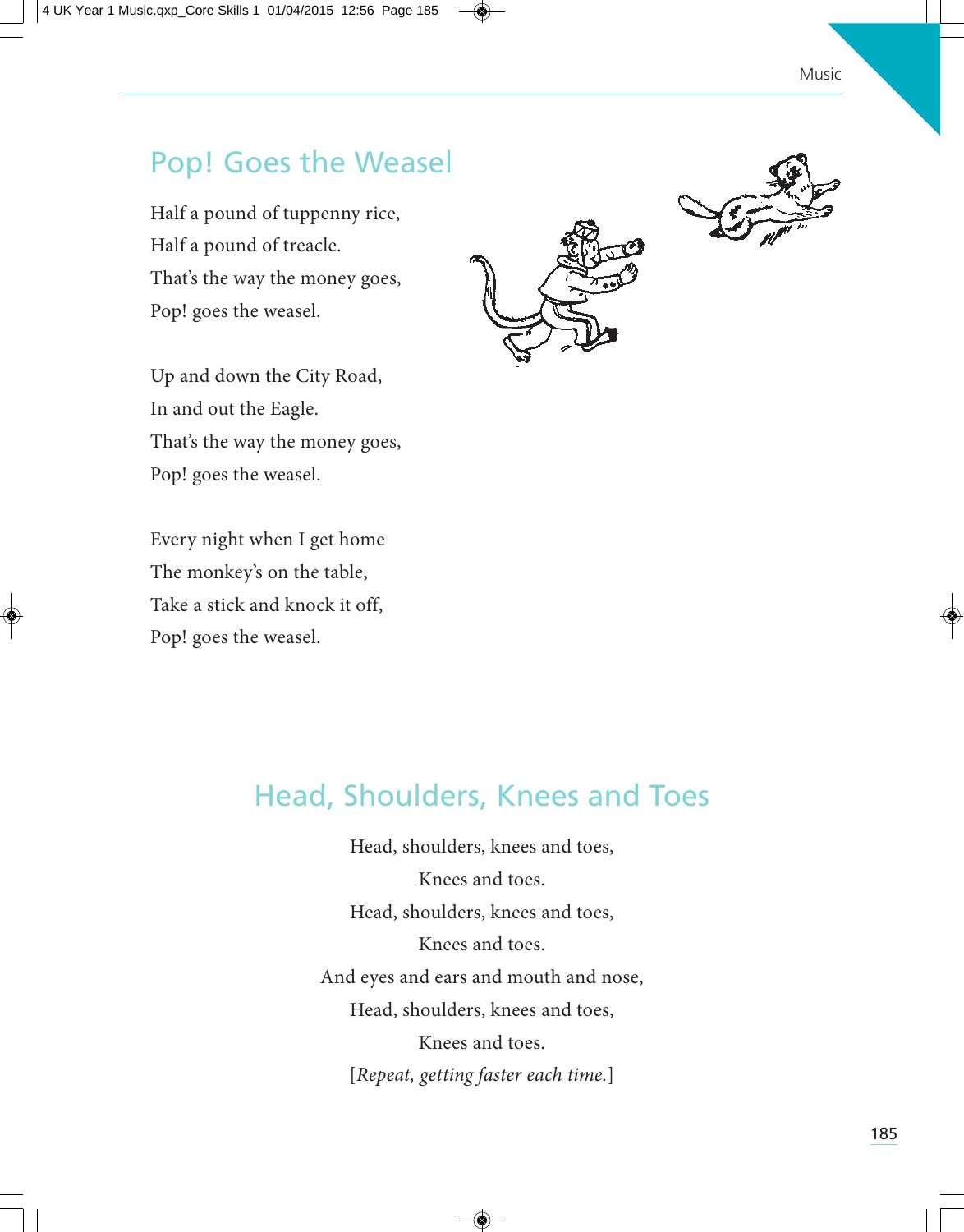#### One Man Went To Mow

One man went to mow, went to mow a meadow, One man and his dog [*woof, woof*] Went to mow a meadow.

Two men went to mow, went to mow a meadow, One man, two men and their dog [*woof, woof*] Went to mow a meadow.

Three men went to mow, went to mow a meadow, One man, two men, three men and their dog [*woof, woof*] Went to mow a meadow.

Four men went to mow, went to mow a meadow, One man, two men, three men, four men and their dog [*woof, woof*] Went to mow a meadow.

Five men went to mow, went to mow a meadow, One man, two men, three men, four men, five men and their dog [*woof, woof*] Went to mow a meadow.

Six men went to mow, went to mow a meadow, One man, two men, three men, four men, five men, six men and their dog [*woof, woof*] Went to mow a meadow.

Seven men went to mow, went to mow a meadow, One man, two men, three men, four men, five men, six men, seven men and their dog [*woof, woof*] Went to mow a meadow.

Eight men went to mow, went to mow a meadow, One man, two men, three men, four men, five men, six men, seven men, eight men and their dog [*woof, woof*] Went to mow a meadow.

Nine men went to mow, went to mow a meadow, One man, two men, three men, four men, five men, six men, seven men, eight men, nine men and their dog [*woof, woof*] Went to mow a meadow.

Ten men went to mow, went to mow a meadow, One man, two men, three men, four men, five men, six men, seven men, eight men, nine men, ten men and their dog [*woof, woof*] Went to mow a meadow.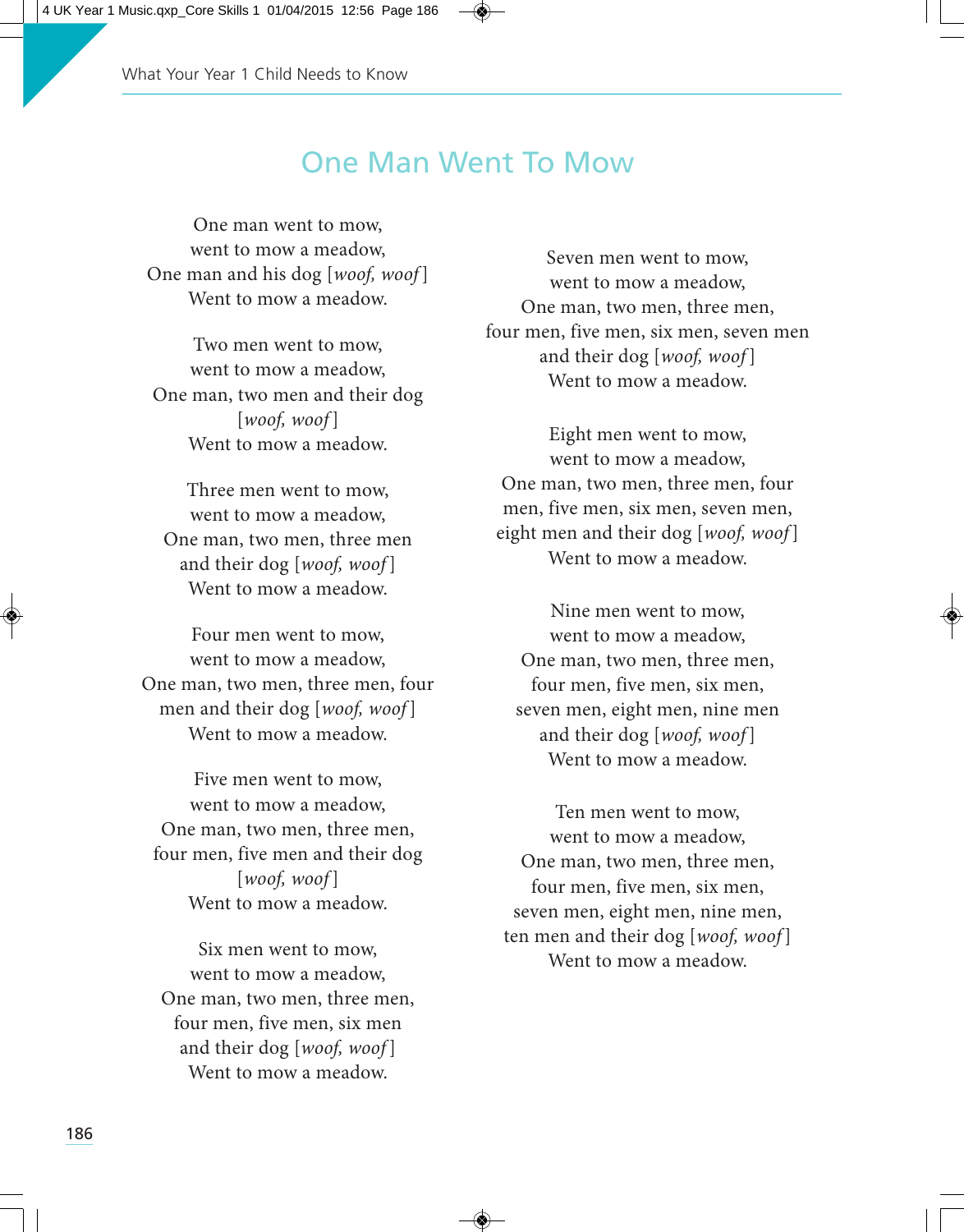#### The Bear Went over the Mountain

The bear went over the mountain, The bear went over the mountain, The bear went over the mountain, To see what he could see. And all that he could see, And all that he could see, Was the other side of the mountain, The other side of the mountain, The other side of the mountain, Was all that he could see!





#### Jingle Bells

Dashing through the snow, In a one-horse open sleigh, O'er the fields we go, Laughing all the way. Bells on Bobtail ring, Making spirits bright, What fun it is to ride and sing A sleighing song tonight!

Jingle bells, jingle bells, jingle all the way, Oh, what fun it is to ride in a one-horse open sleigh! Jingle bells, jingle bells, jingle all the way, Oh, what fun it is to ride in a one-horse open sleigh!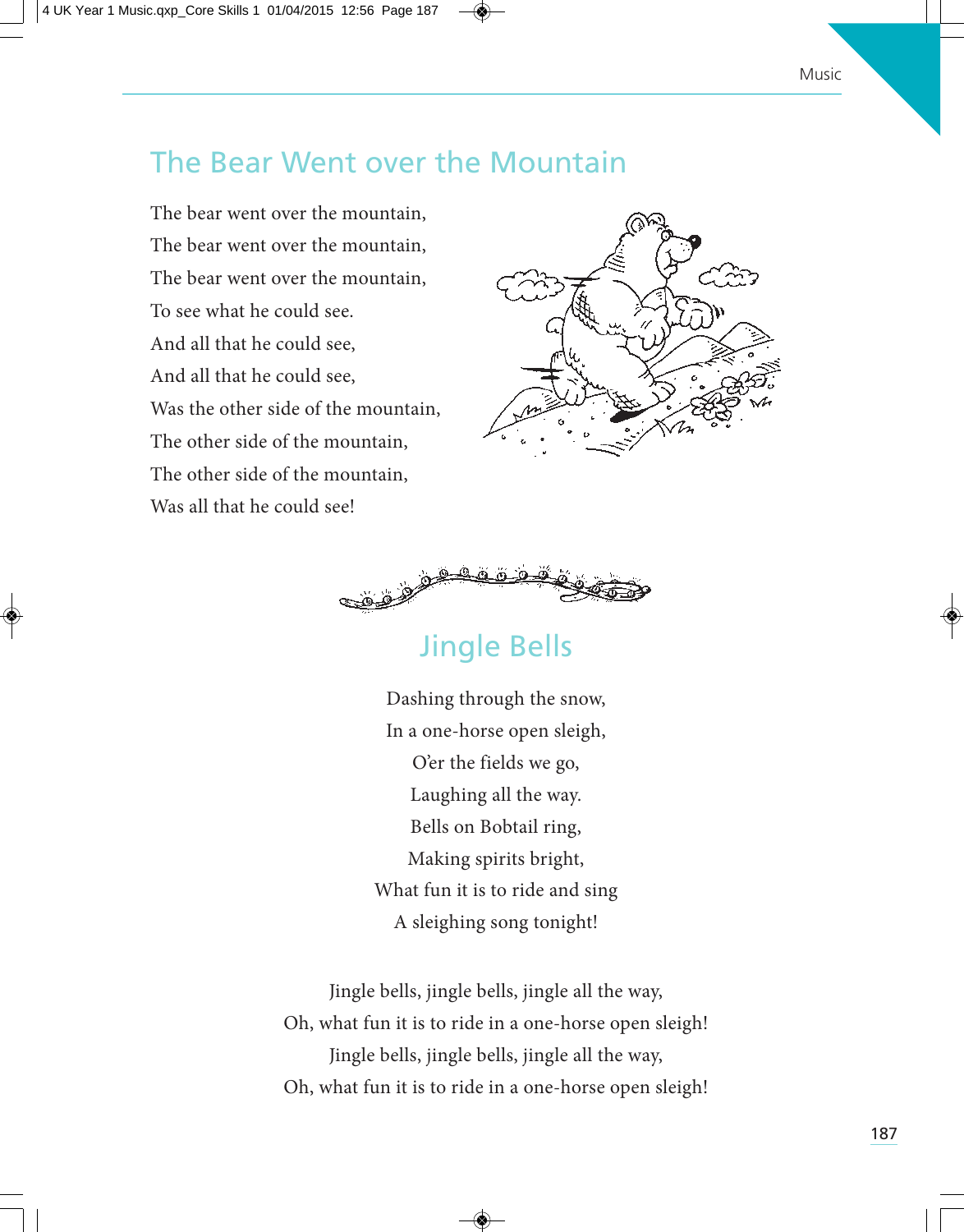#### The Farmer in His Den

The Farmer's in his den, The Farmer's in his den, Heigh-ho, the derry-o, The Farmer's in his den.

The Farmer wants a wife, The Farmer wants a wife, Heigh-ho, the derry-o, The Farmer wants a wife.

The wife wants a child, The wife wants a child, Heigh-ho, the derry-o, The wife wants a child.

The child wants a nurse, The child wants a nurse, Heigh-ho, the derry-o, The child wants a nurse.

The nurse wants a dog, The nurse wants a dog, Heigh-ho, the derry-o, The nurse wants a dog.

Everyone pats the dog, Everyone pats the dog, Heigh-ho, the derry-o, Everyone pats the dog.

#### Kum Ba Yah

Chorus:

Kum ba yah, my lord, kum ba yah, Kum ba yah, my lord, kum ba yah, Kum ba yah, my lord, kum ba yah, O, lord, kum ba yah

#### Verse:

Someone's sleeping, lord, kum ba yah, Someone's sleeping, lord, kum ba yah, Someone's sleeping, lord, kum ba yah, O lord, kum ba yah.

[*Sing other verses with 'laughing', 'dreaming', 'crying,' 'singing,'; then repeat chorus.*]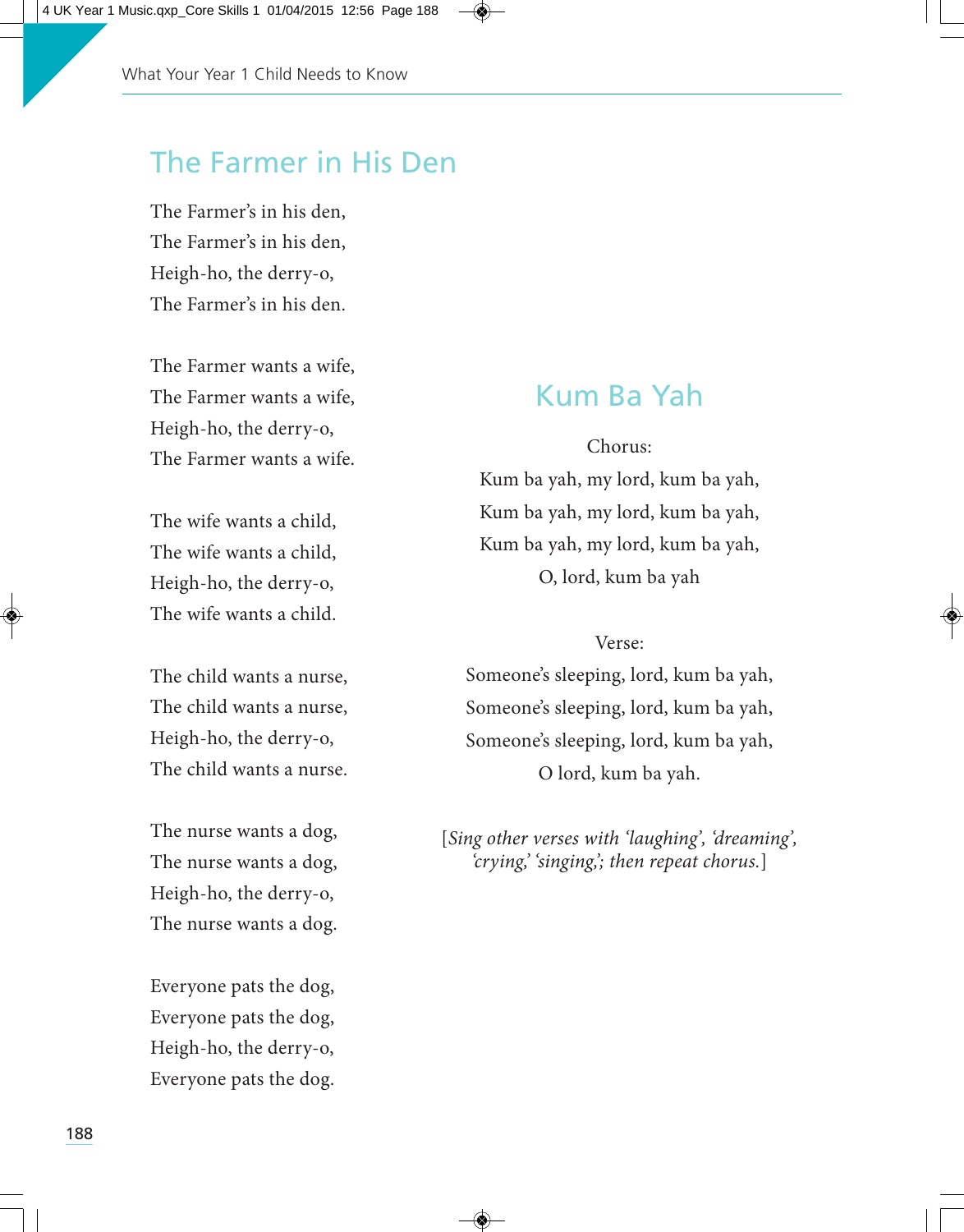#### This Old Man

This old man, he played one, He played knick-knack on my thumb, With a knick-knack, paddy-wack, give a dog a bone, This old man came rolling home.

> This old man, he played two, He played knick-knack on my shoe... This old man, he played three, He played knick-knack on my knee... This old man, he played four, He played knick-knack on my door...

This old man, he played five, He played knick-knack on my hive...

This old man, he played six, He played knick-knack on my sticks...

This old man, he played seven, He played knick-knack up in heaven...

This old man, he played eight, He played knick-knack on my gate...

This old man, he played nine, He played knick-knack on my spine...

This old man, he played ten, He played knick-knack over again ...

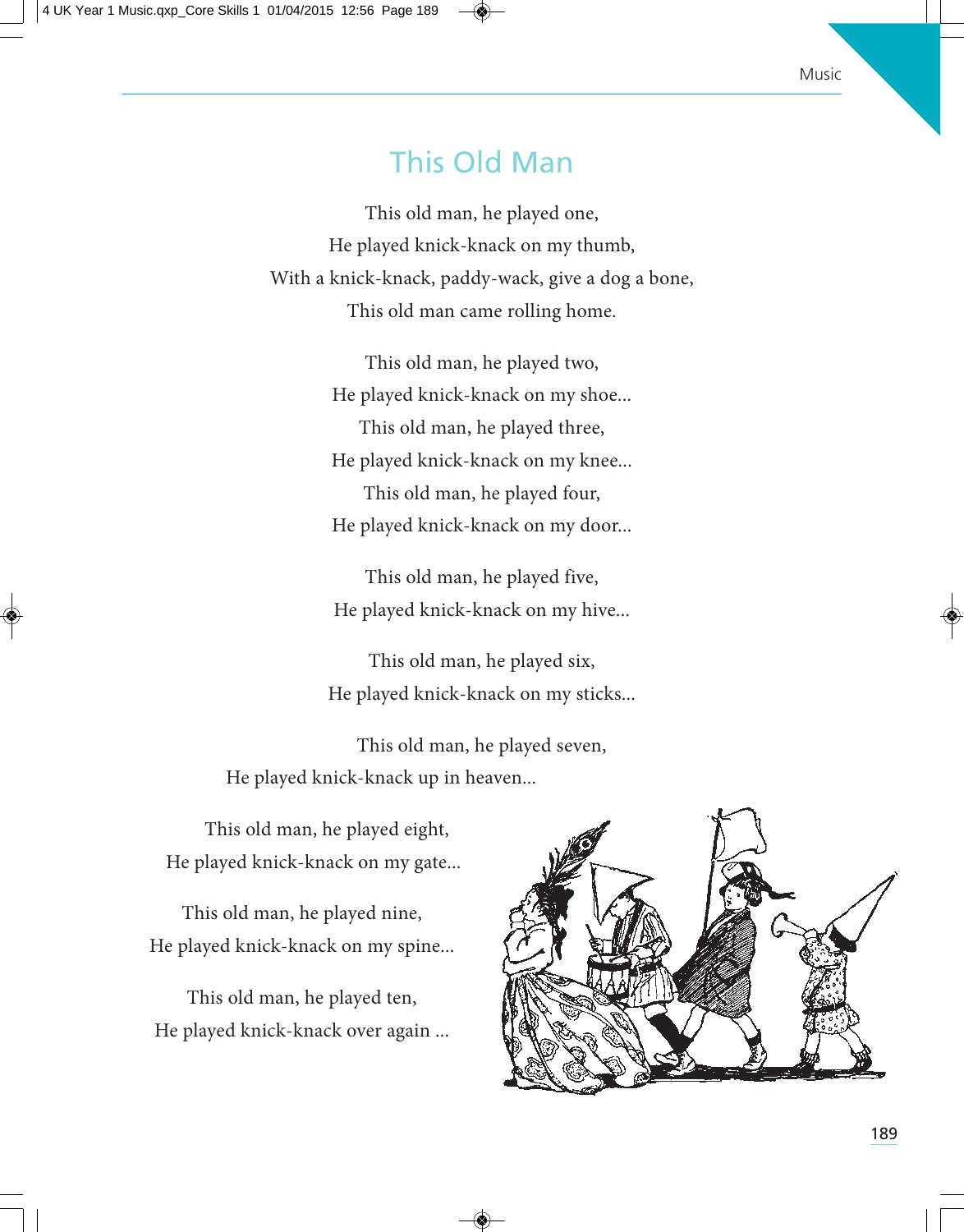#### Row, Row, Row Your Boat

Row, row, row your boat Gently down the stream, Merrily, merrily, merrily, merrily, Life is but a dream.



#### The Wheels on the Bus

The wheels on the bus go round and round, Round and round, round and round, The wheels on the bus go round and round, All day long. The wipers on the bus go swish, swish, swish... The doors on the bus go open and close... The driver on the bus says, 'Move on back!'... The babies on the bus say, 'Waa, waa, waa' ... The mummies on the bus say, 'Shhh, shhh, shh' ... The kids on the bus go up and down ...

[*Repeat first verse*]

#### The Muffin Man

Do you know the muffin man, The muffin man, the muffin man, Do you know the muffin man, Who lives in Drury Lane?

Yes, I know the muffin man, The muffin man, the muffin man, Yes, I know the muffin man, Who lives in Drury Lane.